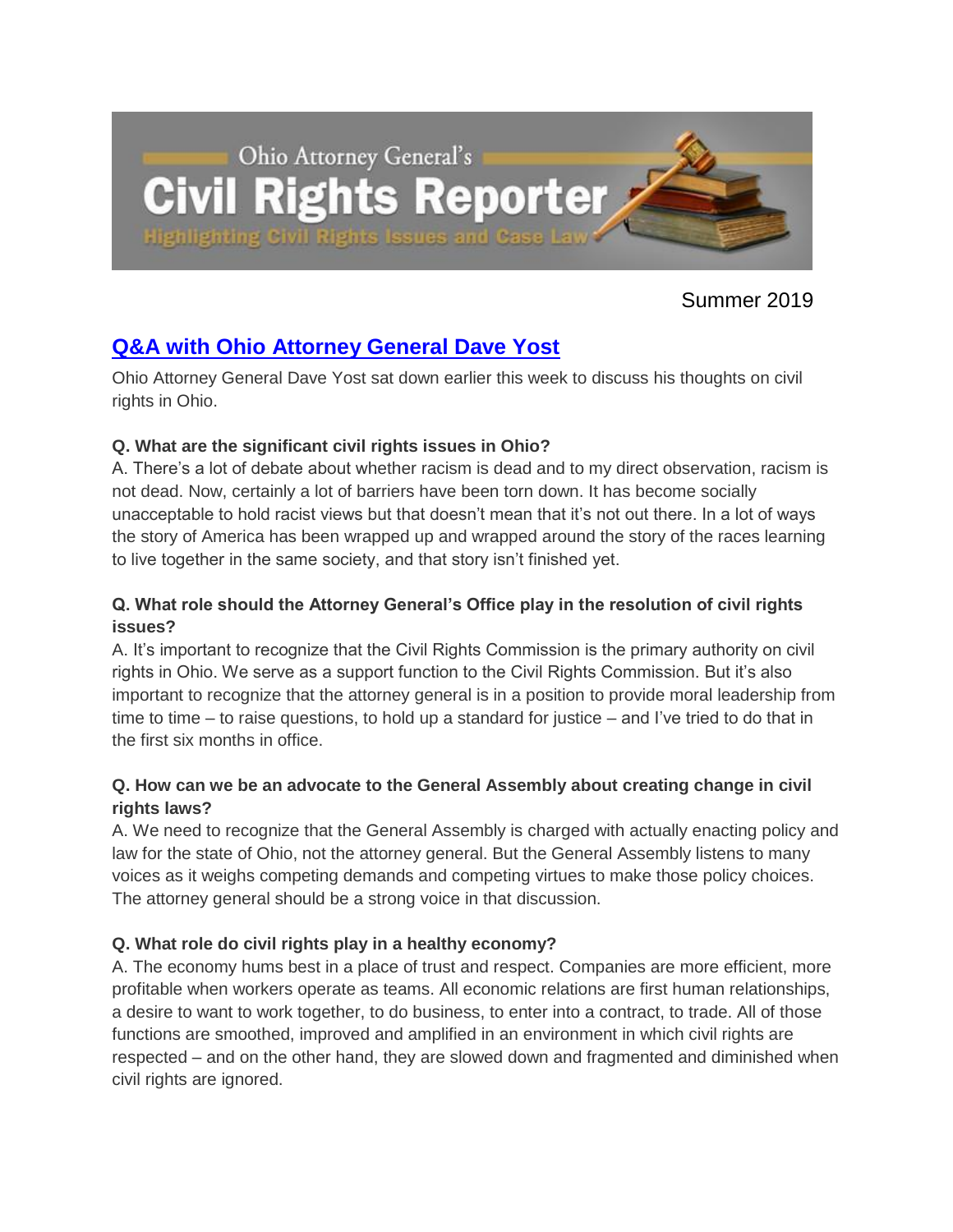### **Q. Your office offered some educational sessions to employees at General Motors earlier this year in Toledo. How important is this type of education?**

A. Someone once said, "To understand all is to forgive all." That may be an overstatement but certainly knowledge and understanding decrease the potential for friction points in any situation, including the workplace. We saw an opportunity to bring greater understanding to one workplace for GM, and we're very pleased that they accepted our offer to come in at no cost in a very fraught environment.

# **In the Trenches – [Recent Decisions of the Civil Rights Section](https://www.ohioattorneygeneral.gov/Media/Newsletters/Civil-Rights-Reporter/August-2019/In-the-Trenches-%E2%80%93-Recent-Decisions-of-the-Civil-Ri)**

The Civil Rights Section is on the front lines of civil rights litigation in courts and administrative forums throughout the state. In *Cox v. Dayton Pub. Schools Bd. Of Edn.,* 2019-Ohio-2591, the Second District Court of Appeals reaffirmed the Ohio Civil Rights Commission's discretion not to issue a complaint when it is not in the State's best interests. In *Newman v. Ohio Civil Rights Commission*, 2018 U.S. Dist. LEXIS 183935, the section found itself in federal court successfully defending the Commission's employees and the Attorney General's Office who represents them from a 42 U.S.C. 1983 action. In the Commission's *Grigsby v. Ratliff,* (June 13, 2018) Report and Recommendation, the section was in the administrative forum defending the rights of a child who was suffering from PTSD to live with his emotional support animal.

In *Cox*, a teacher was fired for assaulting a functionally-impaired student in 2013. In 2017 the school district argued in its brief that the issue of her reinstatement was moot because her teaching license had been permanently revoked, therefore they could not rehire her. The teacher filed a charge with the Commission alleging that her employer's legal argument was discriminatorily motivated.

The Commission determined that it lacked jurisdiction because no adverse employment action had occurred within six months of the filing of her charge, a jurisdictional prerequisite. See [Ohio](http://codes.ohio.gov/orc/4112.05)  [Revised Code Section 4112.05\(B\)\(1\).](http://codes.ohio.gov/orc/4112.05) Cox appealed and the Second District affirmed the Commission's determination that she was not subject to a new harm that occurred within six months from the date of her charge. The court also affirmed that the appropriate standard of judicial review of a decision by the Commission not to issue a complaint is whether the decision is unlawful, irrational, and/or arbitrary and capricious.

In *Newman*, an adjunct business and law professor's contract was not renewed by the University of Dayton, and he was barred from the University's law library. The Commission issued a no probable cause determination, and the professor filed a complaint pursuant to 42 U.S.C. 1983 against 11 Commission employees and 1 assistant attorney general.

The court dismissed the complaint after determining that it lacked subject matter jurisdiction and held that, pursuant to statute, the court of common pleas has exclusive jurisdiction to review the Commission's investigation and determination. See [Ohio Revised Code Section 4112.06.](http://codes.ohio.gov/orc/4112.06) The court also held that all the defendants were entitled to absolute immunity as administrative officers acting in quasi-judicial or quasi-prosecutorial roles in deciding whether to issue a complaint. This case has been appealed.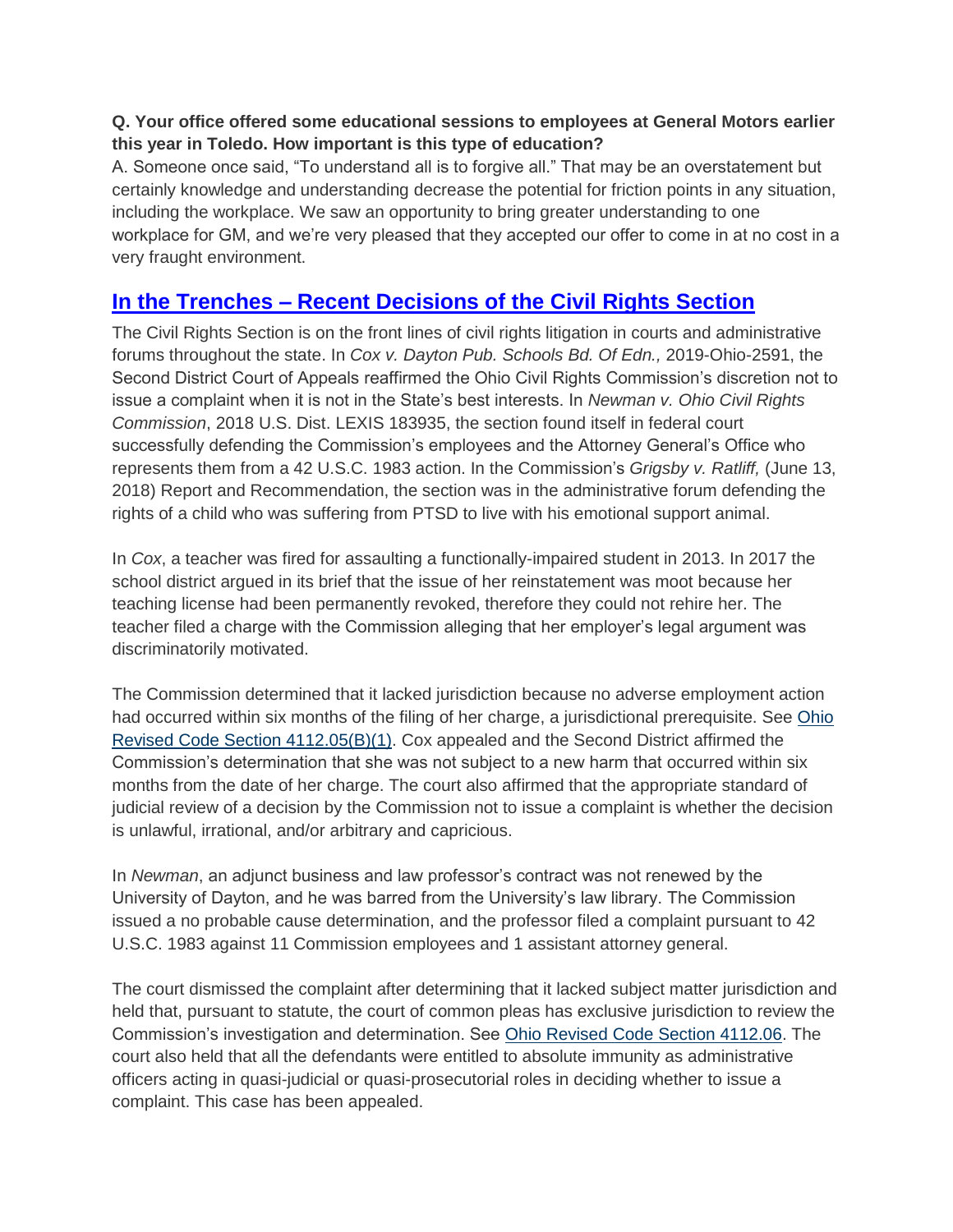In *Grigsby*, a landlord had a no pet policy and refused to allow a family to rent a home because the son suffered from PTSD and needed an animal assistant. The son's disability and need for the assistance animal were supported by medical documentation.

The Commission held that the landlord's actions violated [O.R.C. 4112.02\(H\)\(1\) and \(19\).](http://codes.ohio.gov/orc/4112.02) Ohio Revised Code makes it illegal to refuse to rent because of a disability and makes it illegal to refuse to modify a policy when a disabled person needs it to rent an apartment. The Commission ordered the landlord to stop discriminating, pay the family damages, and attend training.

Stay tuned for the next issue of the Civil Rights Reporter for more news from the Civil Rights Front Lines.

### **[Disabilities and Medical Marijuana](https://www.ohioattorneygeneral.gov/Media/Newsletters/Civil-Rights-Reporter/August-2019/Disabilities-and-Medical-Marijuana)**

The first of the medical marijuana dispensaries has opened in Ohio. How can this affect your daily operations as a housing provider or employer? You may be a landlord with a strict no smoking policy. One tenant complains that there is a distinct aroma emanating from the apartment across the hall. You confront the smoker and she tells you her physician has prescribed medical marijuana to relieve her anxiety. You are aware of "reasonable accommodations." Must you allow her to smoke medical marijuana in her unit to alleviate her anxiety?

Or you may be an employer who finds that an employee has tested positive for cannabis during a random drug screen. The employee tells you it is medical marijuana. Because his job does not involve moving large equipment or other potentially hazardous activities, he asks you to excuse the positive test as a reasonable accommodation for his multiple sclerosis.

When the Ohio legislature considered decriminalizing medical marijuana in this State, it set guidelines. And neither your smoking tenant nor THC-positive employee will likely be happy with the answers the lawmakers have provided.

First, medical marijuana cannot be smoked or vaped. Oils, edibles and patches are some of the acceptable forms of medical marijuana. There is also a specific list of conditions for which a certified doctor may recommend – not prescribe – medical marijuana. Anxiety is not on the approved list. Furthermore, no employer is required to waive a zero-tolerance drug policy because of a person's use of medical marijuana – even if he has an authorized condition and has acquired the appropriate formulation of medical marijuana in the State-approved manner.

These were straight forward examples. But as with most things in the law, a small change can lead to a different result. What if it were a tenant taking the proper form of medical marijuana for an authorized condition? Or, what if the employer does not have a zero-tolerance policy but discharges a person taking medical marijuana to alleviate cancer pain? The State Medical Board is empowered to authorize medical conditions for which medical marijuana may be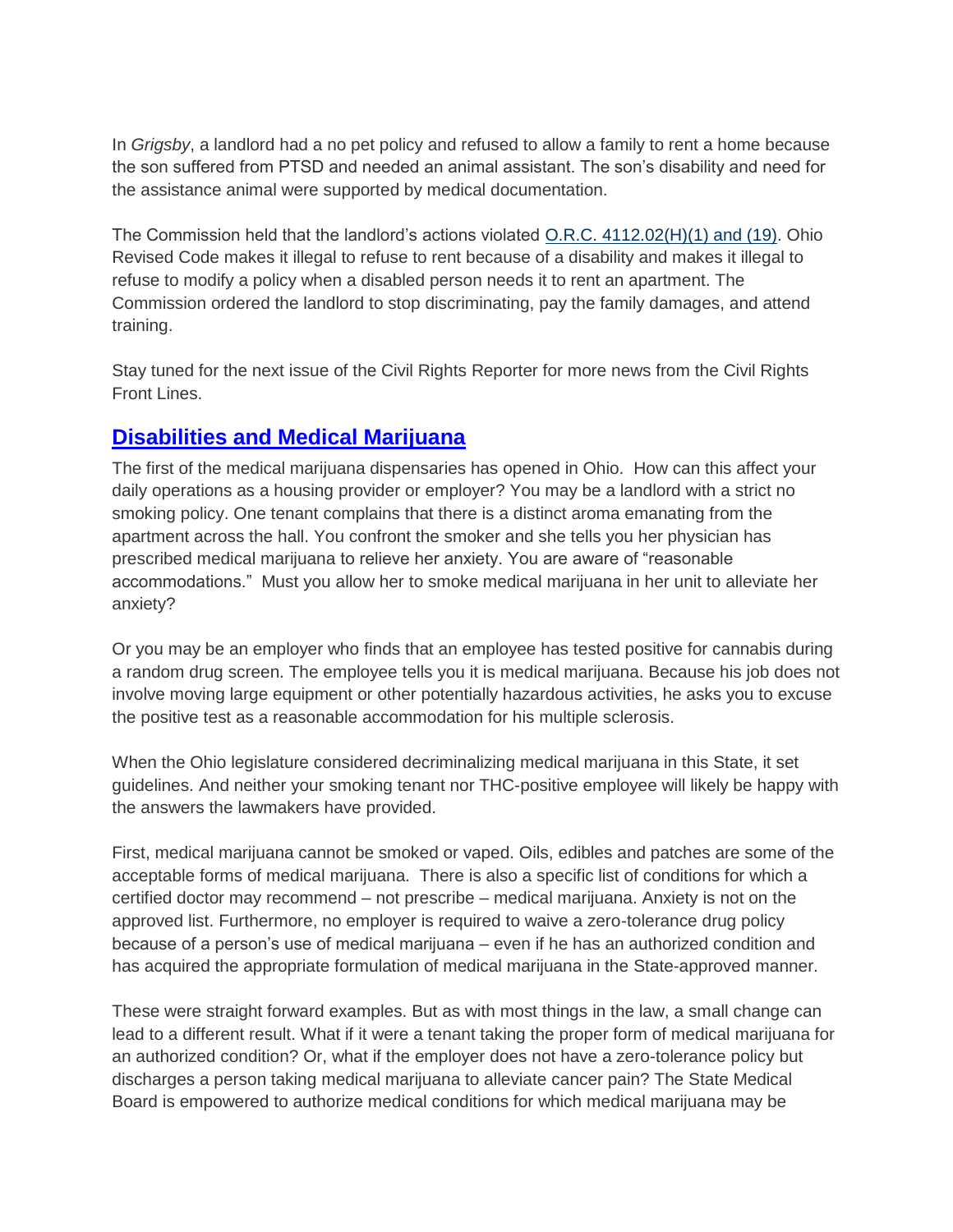recommended beyond those identified by the legislature. Additionally, the Medical Board is currently studying whether conditions like anxiety or autism should be added to the approved list.

As stated above, the method of consuming medical marijuana and the basis for recommending it are the two current foundational blocks. This issue continues to evolve. For more information, you may consult Revised Code Chapter 3796 and the State Medical Board at [https://med.ohio.gov.](https://med.ohio.gov/) As usual, we urge you to consult with an attorney before making a decision which may have costly legal ramifications.

### **[When is a Cake Not Just a Cake?](https://www.ohioattorneygeneral.gov/Media/Newsletters/Civil-Rights-Reporter/August-2019/When-is-a-Cake-Not-Just-a-Cake)**

In 2012 a same-sex couple attempted to place an order for a wedding cake with Masterpiece Cakeshop. The shop's owner, Mr. Phillips, refused to create a custom cake for their wedding because of his opposition to same-sex marriage. The couple filed a charge with the Colorado Civil Rights Commission, which ruled in the couple's favor. This decision was upheld on appeal, and ultimately reached the U.S. Supreme Court, which vacated the Commission's decision.

The Court explained that great weight and respect must be given both to preventing people from being discriminated against based on sexual orientation and to the religious and philosophical objections many people hold to same-sex marriage. While the general rule is that such objections do not allow business owners to deny equal access to goods and services based on sexual orientation, there are important exceptions to this rule. The Court noted that if a member of the clergy whose religious beliefs were opposed to same-sex marriage objected to performing such a marriage, his constitutional right to free exercise of religion would prohibit the State from requiring that he do so. On the other hand, a baker who refused to provide any goods for a same-sex wedding would likely lose. Balancing the interests involved in such claims requires a neutral and respectful consideration of both sides.

The Court then held that the Commission denied Mr. Phillips this neutral and respectful consideration. This was demonstrated by (1) a series of statements made by Commissioners that indicated hostility to Mr. Phillips' beliefs, particularly a statement that religion has been used to justify events such as slavery and the holocaust, and calling his actions a despicable piece of rhetoric in using religion to hurt others; and (2) the Commission's failure to explain why it ruled against Mr. Phillips, but in favor of bakeries that refused to make cakes with messages disapproving of same-sex marriage. Because the Commission's treatment of this case violated its duty under the free exercise clause to consider Mr. Phillips' religious objections with neutrality, its order was set aside.

In concurring with this decision, Justices Kagan and Breyer stated that the Commission's failure to differentiate the claims against bakers who refused to bake cakes with messages disapproving of same-sex marriage was particularly disquieting because a valid basis to distinguish those claims was obvious. The other bakers refused to bake a cake that had a specific message on it, and would have done so regardless of the identity of the person asking for the cake. On the other hand, Mr. Phillips would have baked the requested wedding cake for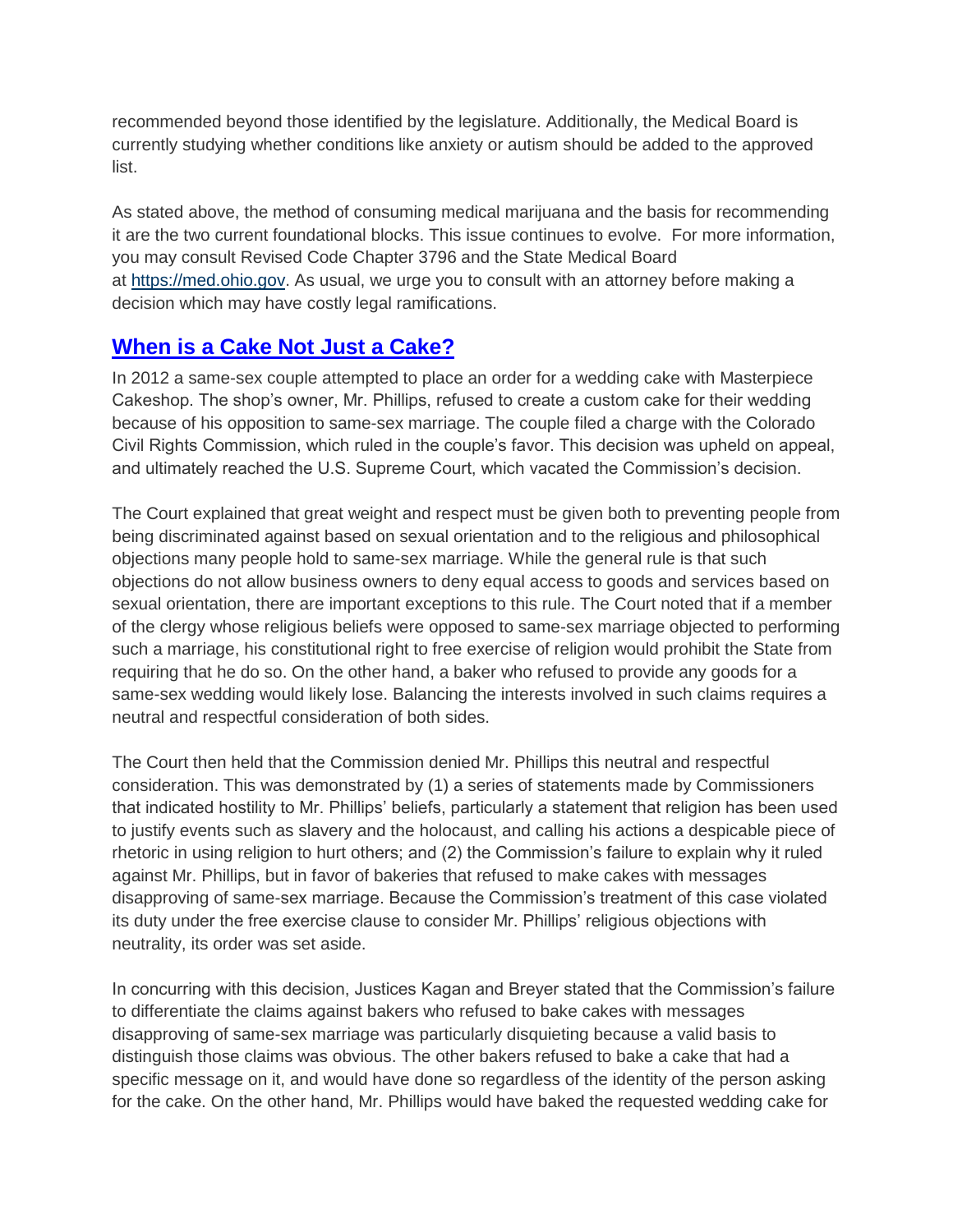an opposite-sex couple, which constituted different treatment based on sexual orientation.

In a mirror-image concurrence, Justices Gorsuch and Alito asserted that there is no valid basis for distinguishing the bakers who wouldn't bake cakes with the anti-same-sex marriage messages and Mr. Phillips because, just as cakes celebrating same-sex weddings are usually going to be requested by persons of a particular sexual orientation, so too will cakes expressing religious opposition to same-sex weddings usually be requested by persons of a particular faith. Therefore, both refusals are related to a protected class. They then asserted that it is unavailing to try and distinguish those cases by arguing that a cake for a same-sex wedding does not convey a message. Instead, such a cake inherently conveys a message of support for samesex marriage.

Following up on the theme of a wedding cake inherently conveying a message, Justices Gorsuch and Thomas issued an opinion addressing Mr. Phillips' claim regarding freedom of expression. Their opinion states that the government cannot compel speech without running afoul of the First Amendment. Because providing a cake for a same-sex wedding inherently communicates support for same-sex marriage, no one can be forced to bake such a cake.

Finally, Justices Ginsburg and Sotomayor dissented. They would have found that a same-sex couple requesting a wedding cake is asking for a cake celebrating *their* wedding, not a cake celebrating same-sex weddings in general. They also felt that the comments cited by the majority did not undo Mr. Phillips' unlawful conduct, and should not allow that conduct to stand.

Following this decision, the Court remanded similar cases in which violations of law were found in the denial of services in support of same-sex weddings back to the lower courts for consideration in light of the *Masterpiece Cakeshop* decision. One of the first of those cases has now been decided.

The Washington Supreme Court had held that a florist could not refuse to provide flowers for a same-sex wedding. After the U.S. Supreme Court remanded the case for consideration of the *Masterpiece Cakeshop* decision, the Washington Supreme Court re-affirmed its ruling against the florist. The court found that there was no evidence that its decision, or that of the lower court, was tainted with unlawful animus. Neither court had disparaged the florist's religion, nor had either court treated similarly situated parties differently. Furthermore, when the florist tried to argue that the Plaintiff had shown improper animus towards the florist's religion, the court held that any such animus was irrelevant, as the issue was whether the decision-makers acted improperly.

It is likely that most, if not all, of the courts whose decisions were remanded in light of *Masterpiece Cakeshop*, will render similar findings. Given the strong beliefs of both sides in this fight, it is likely that such lawsuits will continue to be brought forward.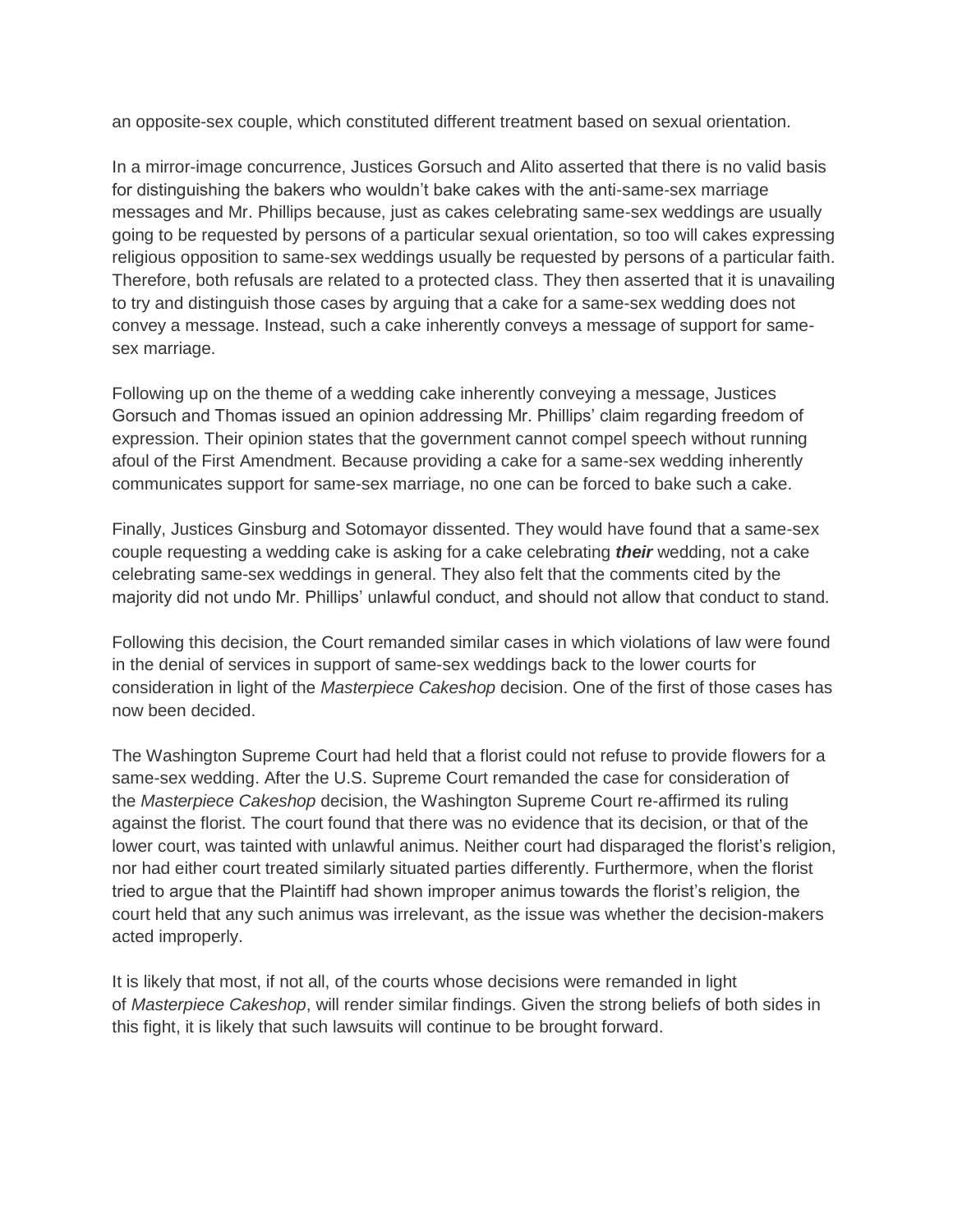# **[Animal Assistants](https://www.ohioattorneygeneral.gov/Media/Newsletters/Civil-Rights-Reporter/August-2019/Animal-Assistants)**

Animals are great! If you don't love a dog, a cat, or some other furry creature, you are missing out on one of life's great pleasures. Pets provide many, many people with comfort, cheer, and companionship – and those are just the benefits that start with the letter "C"!

But animals can also provide much more – they can deliver very real physical and therapeutic assistance to people with disabilities. Such animals are not "pets" in the traditional sense; instead – in the *legal* sense – they are called "animal assistants." And they are protected under Ohio law.

Ohio's laws protect everyone from unlawful discrimination (such as sexual harassment, racial discrimination, age discrimination, etc.). The laws also provide additional protection for people with disabilities – "reasonable accommodations" that assist the person with living, working, and going places on an equal footing with other people. In short, housing providers, employers, and businesses are required to provide people with disabilities "something extra" – a "reasonable accommodation" – if needed to allow the person to live, work, and attend public places.

One form of accommodation is allowing the person with a disability to use an animal, even if the housing provider, employer, or business has a general policy prohibiting animals or pets. Here, the "reasonable accommodation" is to modify that general policy to allow the person with a disability to use their animal for their physical or therapeutic needs.

"Animal assistant" is the phrase used in [Ohio law](http://codes.ohio.gov/oac/4112-5-02) for this type of animal that aids the disabled. Specific examples include a dog which alerts a hearing impaired person to sounds, a dog which guides a visually impaired person, and a monkey which collects or retrieves items for a person whose mobility is impaired.

These are examples of animal assistants that perform *tasks*, and so they are commonly called "service animals." Another type of animal assistant is the "emotional support animal." This type of animal does not perform a task, but nevertheless provides a therapeutic benefit to the person with a disability by simply being with the person. Thus, "animal assistant" is an umbrella term encompassing both "service animals" and "emotional support animals."

In contrast with pets, animal assistants are often prescribed by a medical provider or some service or support agency. As a result, they should not be confused with (or considered) "pets." A common mistake made by housing providers, employers, and businesses is to automatically assume that an animal is a pet, when it is really an animal assistant. How can you tell the difference?

To begin with, sometimes the disability and the need for an animal assistant are obvious. An example of this is a dog which guides a visually impaired person. Of course, not all disabilities are obvious; even so, disabilities which are not readily apparent are still entitled to accommodations under the law. For example, just as a blind person can be assisted by a "seeing eye" dog, a person with Post Traumatic Stress Disorder can be assisted by an animal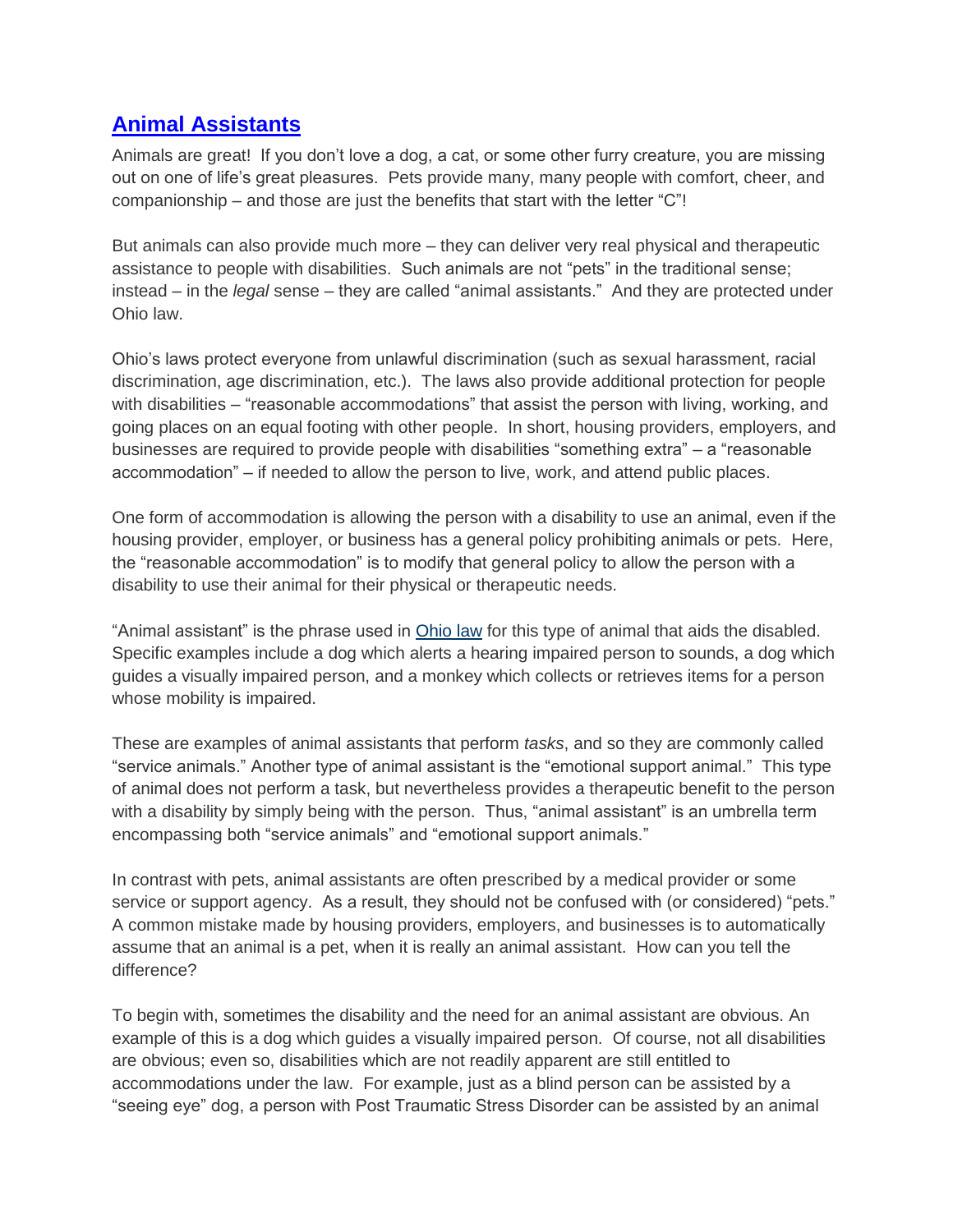that alerts the person to an impending panic attack, or by an animal that provides a needed calming effect for the person. With this example, neither the disability nor the need for an animal is obvious.

As a housing provider, an employer, or a business, how can you tell when an animal assistant is needed for a disability that is not obvious? The answer depends on whether you are a housing provider, an employer, or a business, and stems from the amount of time spent in each area.

Just as you generally spend more time at home than at work, you similarly spend more time at work than you spend at, say, a restaurant. These differences in time dictate the length and number of interactions possible between persons, and thus the amount of information that can reasonably be exchanged concerning an animal assistant.

The law takes these differences into account. For example, the federal Americans with Disabilities Act requires places of public accommodations, such as restaurants, to allow service animals. Under federal law, "service animal" is defined as "any dog that is individually trained to do work or perform tasks for the benefit of an individual with a disability." As noted above, Ohio law is broader, defining a different term, "animal assistant," as "any animal that aids the disabled." Thus, the Ohio Civil Rights Commission – the state agency responsible for enforcing Ohio's discrimination laws – has adopted the federal approach of access for service animals (i.e., task-performing animals) in places of public accommodations, while not limiting such access to dogs alone.

Where the need for a service animal is not obvious, the Department of Justice has issued helpful guidance on the types of questions that can be asked of a person who wants to bring a service dog into a place of public accommodation. Specifically, the person can be asked: 1) whether the dog is a service animal for a disability, and, if so, 2) what task(s) the dog has been trained to perform. The Ohio Civil Rights Commission has adopted this two-question approach but, again, it is not limited to just dogs. Importantly, the person cannot be questioned about the nature or extent of his or her disability, or be charged a fee for allowing access for the animal. However, as long as the business charges customers in general for damages caused by the customer, the business can charge a customer for damage caused by his or her service animal.

Special identification (such as papers or an identifying "vest") for the animal is not required; indeed, there is no recognized "certificate" or "license" for animal assistants available, despite the proliferation of on-line websites eager to sell you such "certification." These documents do not convey any rights or establish any proof that the animal is a service animal.

One question often raised is whether these laws require public places to allow unruly animals. Simply put, the answer is no. Just as people are not permitted to cause disturbances, service animals likewise are not permitted to cause disturbances. On balance, by combining these elements – being identified as a service animal upon admittance ("Question 1"), being identified as trained to perform a specific task ("Question 2"), and not causing a disturbance – the risk of possible abuse is significantly reduced.